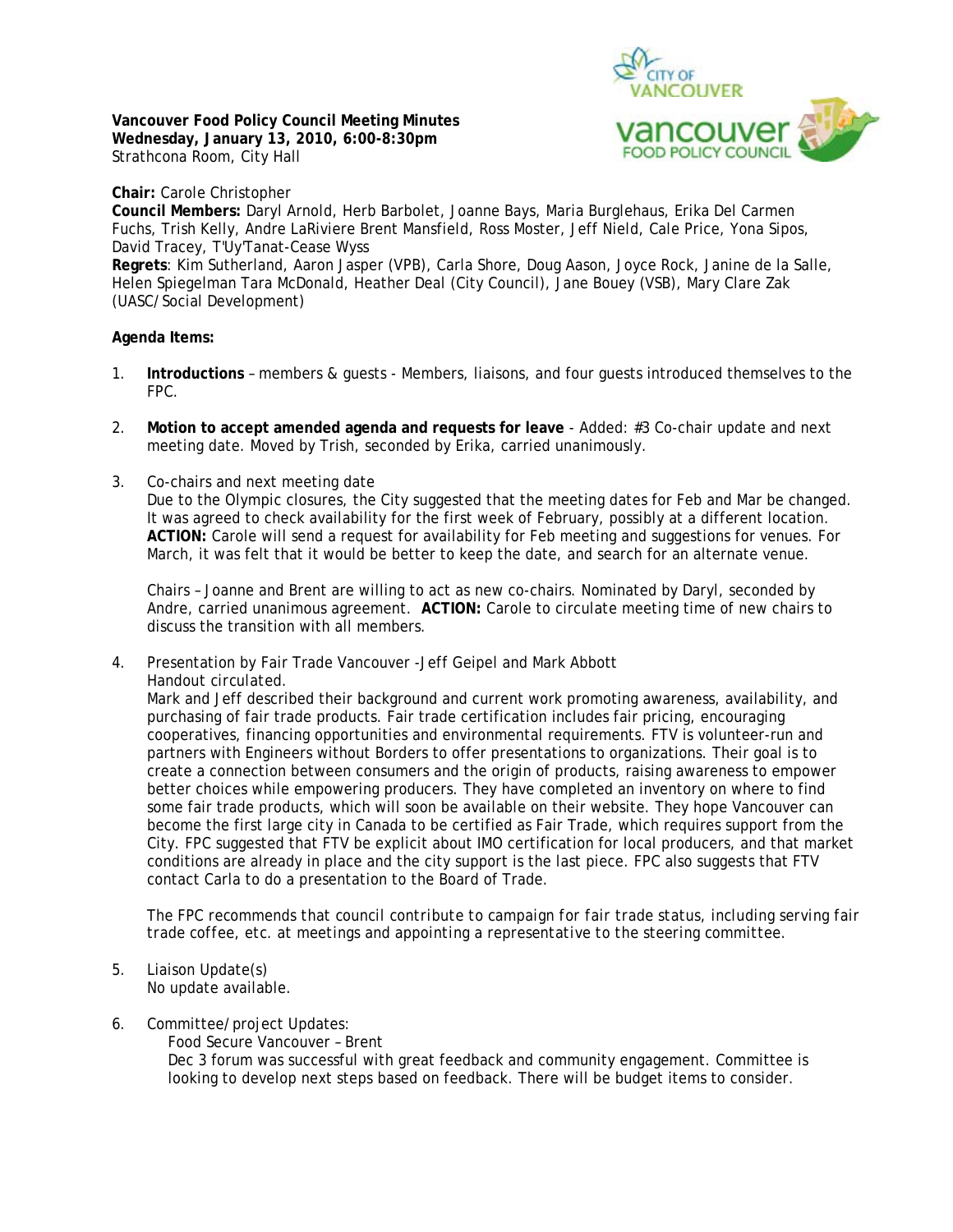## Food Hub/Precincts- Herb

Over 100 people attended the Jan 7 visioning workshop. A report will com out within the next two months, and the committee is undertaking the first stages of a business plan. They will continue with planning and design, a feasibility study for a capital budget, conducting public engagement, and hope to open doors by 2013.

Precincts – want to engage with FPC on this in the coming years. Will be looking for budget items. Support from the City was strong, despite having no councilors there. Next step to engage councilors. GCAT plan include aspects with potential funds available. Wendy Mendes is working with the City. Newcitymarket.org.

Food Waste/Recovery - Carole for Helen *(report submitted prior to meeting)* Helen has met with Lindsay Moffit (Engineering) to discuss role of FPC in food scraps program, perhaps by facilitating 'Community Champions' in three neighbourhoods to complement City plan. Concern was raised that initially scraps will be collected with yard waste every other week, which could lead to odours and pests.

Communications – no update available.

## Institutional Food Purchasing Policy – Brent

IFPP connects to GCAT, which has consultants and are awaiting report. BCGEU is still interested. In 2010, public institutions will have to contribute to carbon tax and it is hoped that funds can be redirected back to programs for the schools. Opportunities for IFPPs exist outside of the City with other public institutions. Local procurement could be an offset. Greening health care also has connections.

## Health partnerships – Joanne

Joanne Is compiling food policy plans and strategic directions from health sectors, nationally and locally. We want to ensure that our strategic plan and our priorities are aligned with the health sector from local to regional to national. At national levels, the Prime Minister has announced a 62 million dollar fund for research into how we support food security in developing countries. Within the Public Health Agency of Canada (PHAC) there is currently no action on domestic food security other than a small pilot food security assessment project Food Secure Camada's priority is food sovereignty. At Provincial levels, Min of Health relies upon the Provincial Health Authority (PHSA) to unroll their food security plan. This plan is known as the Community Food Action Initiative (CFAI). Regional Health Authorities each have a pocket of money to unroll a regional CFAI plan. The food security priorities within Vancouver Coastal Health are aboriginal food sovereignty, housing and food access for those living in poverty, food security and local food systems as a means of reducing climate change, and supporting community food action projects throughout the region. CFAI funds within VCH have been spent for this year.

#### Mobile Vending Policy - Maria

Work to date has been interrupted due to staff vacancy. ACTION: Mary Clare to follow up with Maria re: vending carts.

Food Security Initiatives and Community Centres. Maria is liaising with Park Board, Local Food First, Fresh Choice Kitchens www.communitykitchens.ca/main/ and Grandview Woodland Food Connection http://gwfoodconnection.blogspot.com/ regarding food security activities in the community centres.

Food and Beverage guidelines for Public Buildings. Update: Active Communities Vancouver "Stay Active Eat Healthy" initiative to increase healthy food and beverages in vending and concessions at community centres http://vancouver.ca/parks/activecommunity/saeh.htm.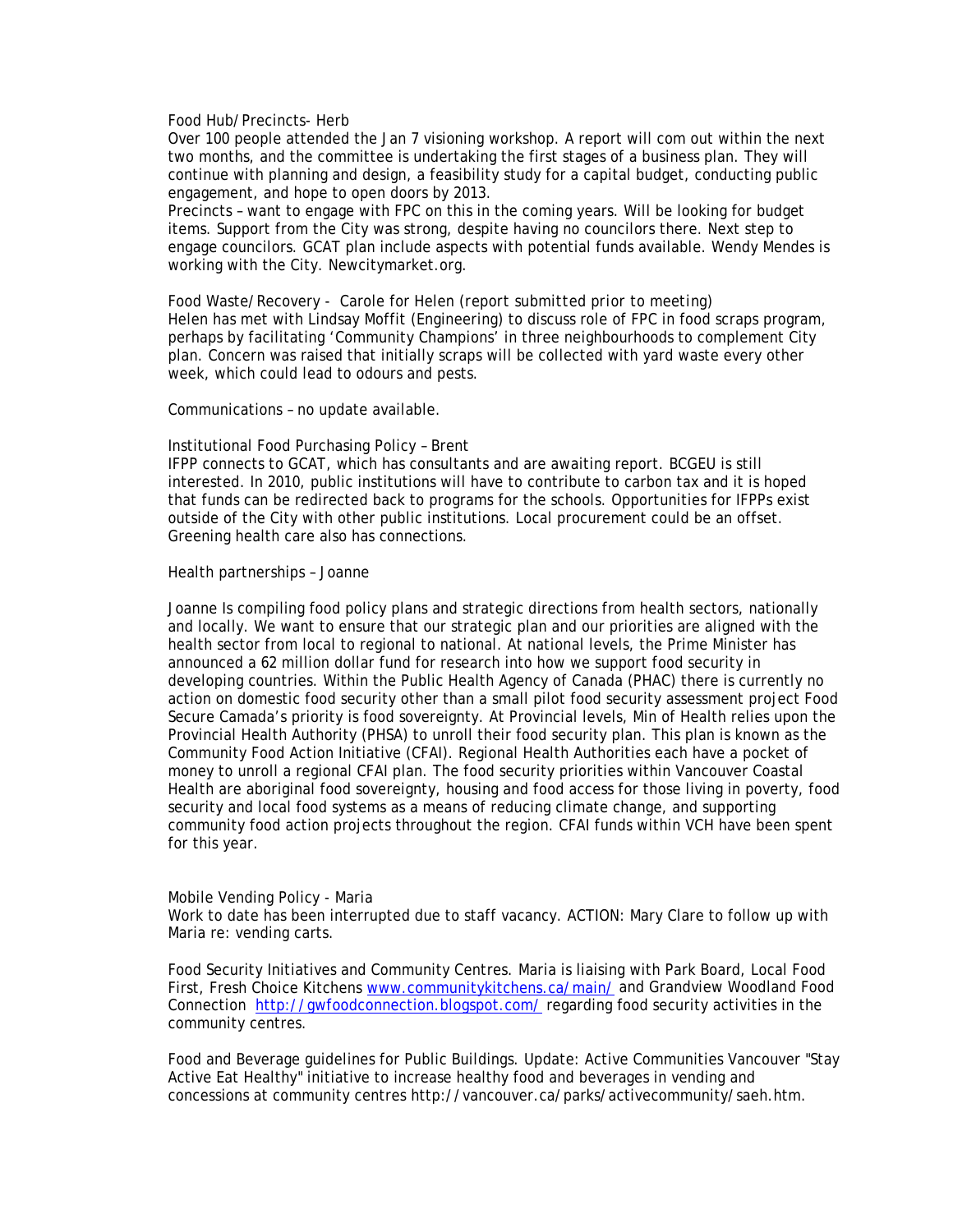After only one year of the program, there are now eleven centres participating; a dramatic increase from three centres. Annual surveys will continue. The May 2009 Symposium for Vancouver Stay Active Eat Healthy was very successful, bringing out the Board members and Centre Supervisors. Park Board Commissioner Loretta Woodcock facilitated the event and Commissioner Jasper and Commissioner Barnes attended. A symposium will be held again in May 2010.

7. Strategic Planning for 2010 – brainstorming session

Strategic planning will continue in February.

- Food precincts How FPC will engage with precinct aspect of hubs. Local Food First suggests presenting the idea to council for an inventory of local food projects due to a lack of information at a grassroots level. Suggestion to speak to Wendy to use this as framework for broader work. Suggestion to consult VCH as they have done evaluative work of community food action projects. **MOTION:** VFPC respectfully requests the City's leadership and assistance in developing inventory of food security resources in Vancouver. Moved by Brent, seconded by Daryl, carried unanimously. **ACTION:** Herb and Carole to review request and forward to Mary Clare and Wendy.
- Charity food issue. Community Food Security Coalition Building the Bridge publication. In North America, many food banks are more community-based, opportunity exists for Vancouver to lead on this issue. Food bank does a lot that FPC is not aware of. Ex: they are the biggest purchaser of eggs. Suggestion for Doug do a presentation.
- Food access
- Food sovereignty
- Food security and climate change Communications is part of this and needs effort.
- Urban Agriculture UA does not end with 2010 announcement. Much work needs to be done, more liaising needs to be done with UASC. Not just about community garden plots. Suggest to make connections to topic. Commercial aspect of UA needs to be considered. Suggestion to look at UK food policy statement which contradicts where we want to go. Is local purchasing more env-friendly? Indication of success that industry is now heavily lobbying to the contrary
- Peak oil (with climate change)
- Food recovery is more than composting, is part of Vancouver's Winter Response, and Metro Van's strategy. Needs outreach to providers, etc. to find system that works. Can have impact to influence policy, ties in with charity model of food banks.
- Schools, CURA project Draft school garden policy will go to VSB committee meeting in Feb.
- More connections with Portland Food Policy and other models. May still consider a trip to Seattle/Portland to share best practices (ex. 'food train' or bus)
- Food justice
- Increased participation of liaisons

**ACTION:** Joanne and Trish (and Carole) will clarify and develop format. Members who are interested in helping can contact Joanne.

8. **Motion to Adjourn** - Moved by Erika, seconded by Trish, carried unanimously.

Meeting adjourned at 8:20 pm

# **SUMMARY OF ACTIONS**

**ACTION:** Carole will send a request for availability for Feb meeting and suggestions for venues.

**ACTION:** Carole to circulate meeting time of new chairs to discuss the transition with all members. **ACTION:** re: inventory of food security resources - Herb and Carole to review request and forward to